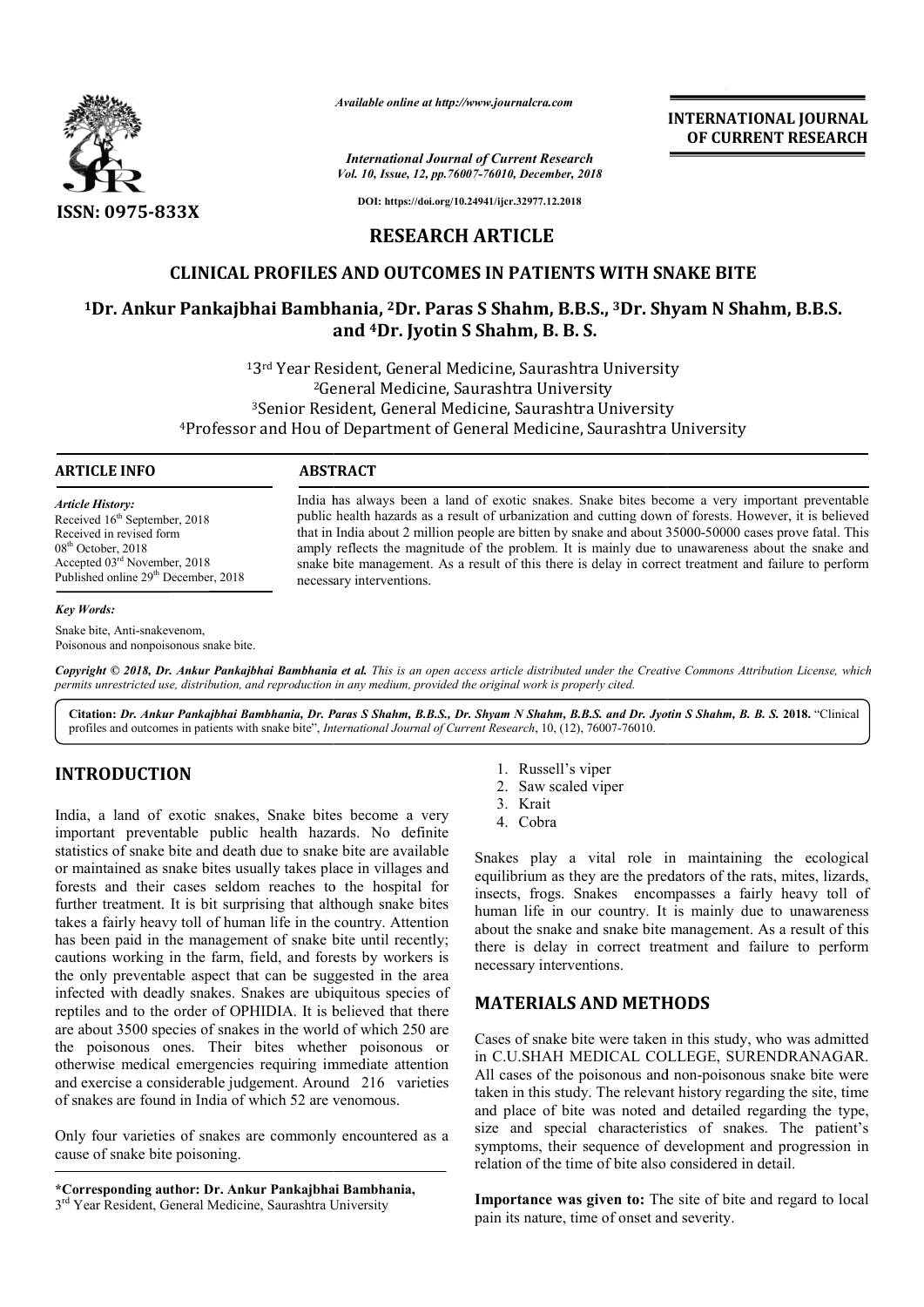- 1. Local swelling, its nature, time of onset and severity.
- 2. Local discoloration of skin.
- 3. Local bleeding from bite.
- 4. Bleeding tendency:
	- a. Bleeding gums
	- b. Epistaxis
	- c. Hemoptysis
	- d. Hemetemesis
	- e. Maleana
	- f. Hematuria
	- g. Petechia
	- h. Purpura
- 5. Nausea, vomiting, cold limb, oligouria.
- 6. Giddiness, headache.
- 7. CNS features:
	- a. Confusion
	- b. Unconsciousness
	- c. Drowsiness
	- d. Convulsion
	- e. Diplopia
	- f. Dysphagia
	- g. Dysphonia
	- h. Blurring of vision
	- i. Nasal twang & regurgitation
	- j. Alteration in taste sensation

**Past History**: Importance of given to the past history regarding the bleeding tendency, any CNS, cardiac or renal disorder.

#### **Clinical Examination**

On admission detailed clinical examination was performed and repeated daily till the patient is discharged, any changed were, carefully noted which include following.

#### **General Examination**

Vitals are noted with special emphasis any purpuric spot, bleeding gums or bleeding occurring at any other site.

- 1. Pallor
- 2. Cyanosis
- 3. Petechie
- 4. Purpura

#### **Local examination**

Under mentioned things were noted.

- 1. Site of bite
- 2. Local oozing
- 3. Local temperature
- 4. Any debris
- 5. Local application of any material
- 6. Pattern of fang marks
- 7. Local discoloration of skin
- 8. Any local invasion of cut
- 9. Any intervention of cloth.

#### **Systemic Examination**

The detailed examination of respiratory system, cardiovascular system, gastrointestinal system and central nervous system was done.

Special attention was paid on neurological and haematological examination as under:

- 1. Consciousness of patient.
- 2. Ocular menifestations: diplopia and blurring of vision.
- 3. Palatal and pharangealreflexs.
- 4. Nasal twang and nasal regurgitation.
- 5. Petechia, purpura and bleeding from any site.

**Investigation:** All the patients were subjected to relevant investigation depending on the clinical symptoms and signs.

#### **1. Hemogram**

- a. Bleeding time by IVY's method.
- b. Clotting time by Lee & White method.
- c. Hemoglobin By sahli'sand acid hematin method.
- d. TLC & DLC.
- e. RBC count, platelet count, prothrombin time.
- f. Peripheral smear examination for all types and morphology.
- g. S.fibronogen
- **2. Urine analysis** 
	- a. Albumin by sulphosalicyclic acid method.
	- b. Microscopy of a centrifuged sample for cellular elements and cost.
- **3. Blood urea and serum creatinine** in patients suspected for renal involvement.
- **4. Liver function test** done as and when required.
- **5. 12 lead ECG** in cardiac manifestation.
- **6. Fundusexamination**, X-ray were done as and when required.

#### **Complications**

The following complications were found:

- a) Bleeding tendency
- b) DIC
- c) Circulatory collapse
- d) Myocarditis
- e) Respiratory failure
- f) Bulbar palsy
- g) Convulsion
- h) Renal failure
- i) Cellulitis
- j) Abscess
- k) Gangrene
- l) Shock
- m) Coma
- n) Death

#### **Treatment**

Closed observation and monitoring of the patients was done and most of the cases received ASV, antibiotics, antiinflammatory agents, analgesics, tetanus toxoids. Blood transfusions were given depending upon requirements. Atropine Neostigmine were given to neurotoxic patients. Assisted respiration and ET was done in the patients having respiratory paralysis. Ventilator was used if required. Antihistaminic and steroids were given when required for sensitivity reactions of ASV. Surgical treatment was given as and when required. Tetanus toxoid 0.5 ml was given after excluding any bleeding tendency. In patients with bleeding tendency injection TT was with hold and given after improvement of the bleeding diathesis. ASV was given after negative skin test doses. Doses were decided according to the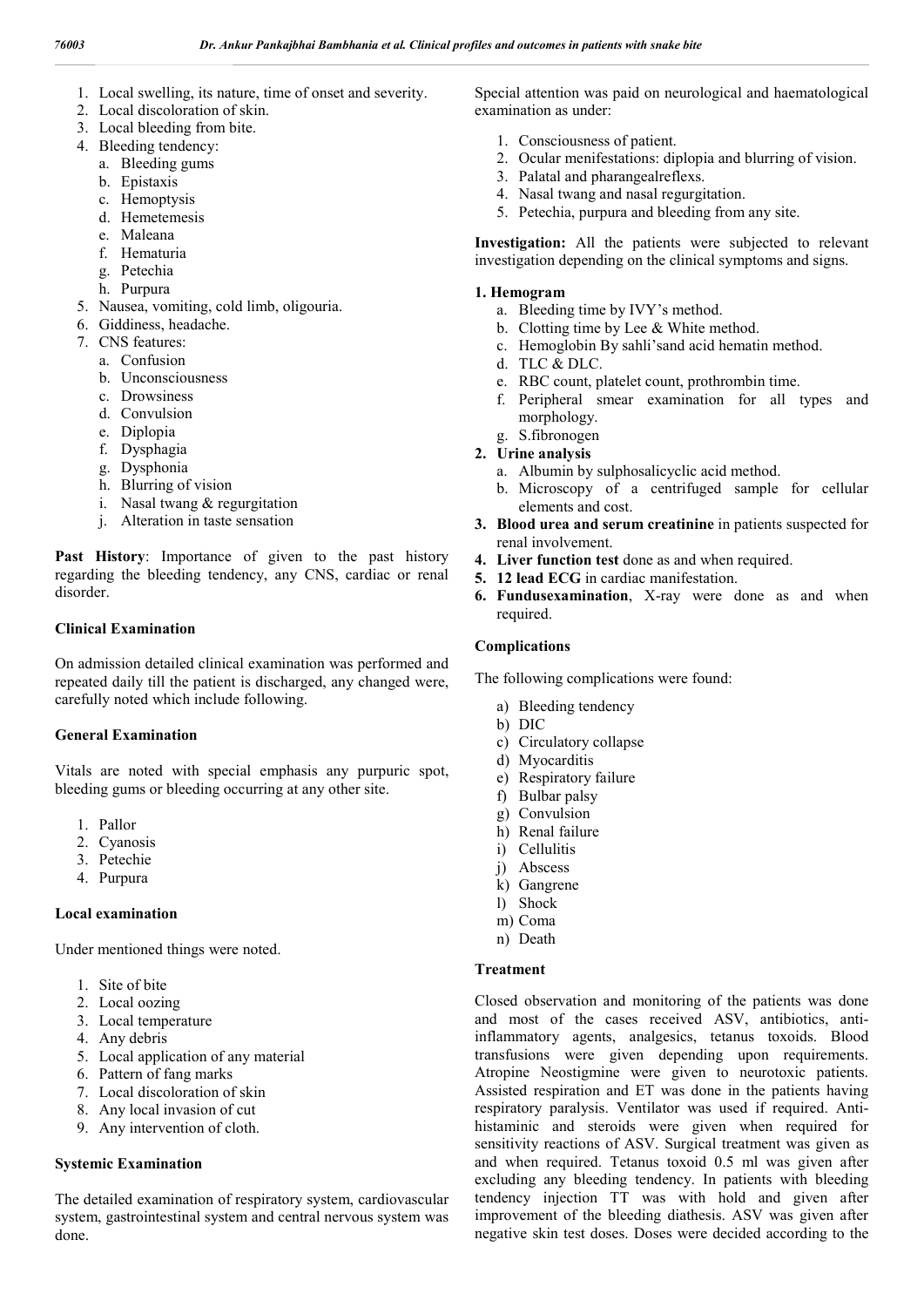severity of the poisoning. An antibiotics were prescribed according to wound condition and infection and was continued till proper healing of wound is achieved. Patients presenting with neurotoxicity were treated with inj. Neostigmine and atropine. Initially 0.5 mg 2-5 ampoules were given i.v. or more according to severity and it was increased or tapered according to the response to the treatment. Inj. Atropine 0.6 mg was given i.v prior to inj. Neostihmine to counter act the muscarinic action of neostigmine. This therapy was continued till patients recovered fully from neurological manifestations. Corticosteroids was used in patients with who developed anaphylactic reaction to ASV. Inj. Hydrocortisone and Dexamethasone were given and tapered within 3-4 days of sensitivity. Renal failure was treated with fluids, dieresis, and dialysis if needed. In respiratory failureendotracheal intubation was done and artificial respiration was given as and when given required ventilators were used according to the necessity.

# **RESULTS**

**Table 1. showing Incidence of snake bite in various age groups**

| Age (yrs) | No. Of Cases | Percentage $(\% )$ |
|-----------|--------------|--------------------|
| $11 - 20$ | 28           | 28%                |
| $21 - 30$ | 32           | 32%                |
| $31-40$   | 24           | 24%                |
| $41 - 50$ | 8            | 8%                 |
| 51-60     | ٩            | 3%                 |
| >60       | 5            | 5%                 |
| Total     | 100          | 100%               |

The maximum incidence of snake bite was reported in age group of 21-30 yrs.

**Table 2. Showing incidence of snake bite in different sex**

| Sex    | No. Of Cases | $\%$ |
|--------|--------------|------|
| Male   | 62           | 62   |
| Female | 38           | 38   |
| Total  | 100          | 100  |

The above table shows that males were predominantly more bitten than females in a ratio of 1.64:1.

**Table 3. Showing incidence of time of bite**

| Time                                         | No. Of Cases | % of total |
|----------------------------------------------|--------------|------------|
| Day time $(8 \text{ AM to } 8 \text{ PM})$   | 56           | 56         |
| Night time $(8 \text{ PM to } 8 \text{ AM})$ | 44           | 44         |
| Total                                        | 100          | 100        |

The above table shows that 56% of bites occurred during day time as people are engaged with work during day time.

#### **Table 4. Showing monthly incidence of snake bite**

| Month     | No. Of Cases | % of Total |
|-----------|--------------|------------|
| January   | 01           | $1\%$      |
| February  | 02           | 2%         |
| March     | 02           | 2%         |
| April     | 04           | 4%         |
| May       | 08           | 8%         |
| June      | 17           | 17%        |
| July      | 11           | 11%        |
| August    | 16           | 16%        |
| September | 13           | 13%        |
| October   | 18           | 18%        |
| November  | 8            | 8%         |
| December  | 0            | $0\%$      |
| Total     | 100          | 100%       |

Table shows that highest incidence of snake bites were during June to October i.e. during monsoon months.

**Table 5. Showing sites of snake bites**

| Site               | No. Of Cases | % of Total |
|--------------------|--------------|------------|
| Lower Limbs        | 53           | 53%        |
| <b>Upper Limbs</b> | 31           | 31%        |
| Others             | 16           | 16%        |
| Total              | 100          | $100\%$    |

The above table shows that snake bites were more common in Lower limbs than upper limbs and other sites.

**Table 6. Showing incidence of local manifestations**

| Symptom        | No. Of Cases | % of Total |
|----------------|--------------|------------|
| Local Pain     | 84           | 84%        |
| Swelling       | 67           | 67%        |
| Discolouration | 07           | $7\%$      |

The above table shows that incidence of local pain was 84% with swelling in 67% &dicolouration in 7% of cases out of 100 cases.

**Table 7. Showing incidence of bleeding manifestations**

| Symptom                | No. Of Cases | $%$ of total |
|------------------------|--------------|--------------|
| Bleeding manifestation | 29           | 7Ο           |

Bleeding manifestations was observed in 29 cases out of 100 cases.

### **Table 8. Showing incidence of neurological manifestations**

| Symptom                  | No. Of Cases | % of total |
|--------------------------|--------------|------------|
| Ptosis                   | 19           | $100\%$    |
| Difficulty in Swallowing |              | 15.7%      |
| Difficulty in Speech     |              | 5 2%       |

Neurotoxic manifestations was observed in 19 cases out of 100 cases, Ptosis was present in 100% cases & difficulty in swallowing & speech was observed in 15.7% & 5.2% respectively in cases of neurotoxic bites.

**Table 9. Showing incidence of miscellaneous symptoms**

| Symoptom              | No. of Case | % of total |
|-----------------------|-------------|------------|
| Headache              | 10          | 10%        |
| Giddiness             | 14          | 14%        |
| Nausea/Vomiting       | 38          | 38%        |
| Perspiration          | 12          | 12%        |
| <b>Breathlessness</b> | 11          | 11%        |

Among the miscellaneous symptoms nausea and vomiting was most common followed by giddiness.

**Table 10. Showing incidence of Poisonous and Non Poisonous snake bites**

| Type          | No. Of Cases | % of Total |
|---------------|--------------|------------|
| Poisonous     | 52           | 52%        |
| Non Poisonous | 48           | 48%        |
| Total         | 100          | 100%       |

Among all cases poisonous snake bite (52%) were more than non poisonous snake bite (48%).